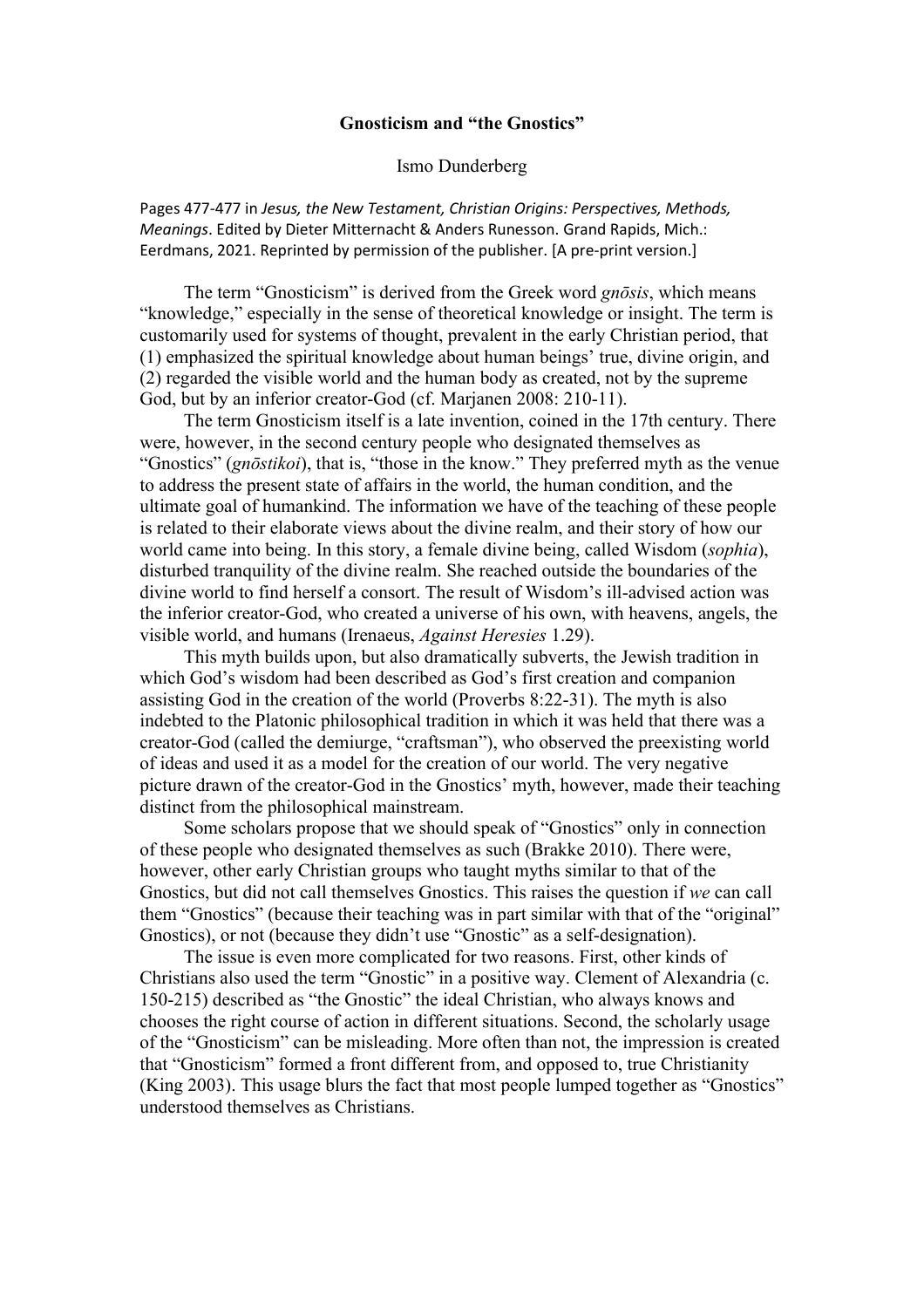### **Gnostic Ideas behind New Testament texts?**

Gnosticism is an especially fuzzy concept in the academic study of New Testament texts. Here Gnosticism used to be connected with views that were *rejected* by New Testament authors. It used to be assumed that Paul's opponents in 1 Corinthians, who taught that "all things are lawful for me" (1 Cor 6:12), were Christians of Gnostic variety.

The contradicting statements about sin and sinlessness in 1 John are sometimes explained in a similar manner. The author of 1 John insists that those born of God do not and even cannot sin (1 John 2:4-10), but he also instructs the readers that they should *not* say that "we have no sin" but that they should confess their sins instead (1 John 1:8-9). One explanation to the contradiction between these two views is that the author embraced sinlessness as an ideal, but condemned Christians who saw in this ideal an excuse for immoral behavior.

Even though the author of 1 John does not describe his opponents' moral errors in detail, scholars have been eager to posit a link between these opponents and the Gnostic teaching, which allegedly permitted immorality for some people. The problems with this explanation are twofold: we can't be at all sure what the author's opponents taught, and the image of Gnostics as approving of, and practicing, immoral behavior is based on malevolent rumors coming from polemical texts written much later than 1 John.

On the other hand, it has been suggested that some New Testament authors, including Paul and the author of John's gospel, borrowed some ideas from Gnostic thought, such as the portrayal of Christ as the "man of heaven" (thus Paul, 1 Corinthians 15:48) and the heavenly revealer descending from, and ascending back to, God (thus John's gospel). It used to be assumed that both teachings presuppose a more elaborate myth of God's messenger on earth, and that this myth was in some way "Gnostic."

#### **The Nag Hammadi Library**

Such theories about the Gnostic background of New Testament texts have become outdated since they are based on views about Gnosticism that were prevalent in scholarship prior to the discovery of the Nag Hammadi Library in Egypt in 1945. This collection comprises 13 volumes of first-hand sources, that is, texts written by people whose views were previously known from their opponents' polemical works.

The Nag Hammadi Library was put together in the late fourth century CE, and all texts in it are in Coptic language (the last form of Egyptian). Nevertheless, it can be assumed that many texts in this collection were originally composed in Greek, some already in the second and the third century CE. In some cases, this can be proven beyond doubt: there are earlier Greek fragments for some texts included in the Nag Hammadi Library, some others contain grammatical infelicities that can only be due to a Greek original, and some are mentioned or referred to in texts composed much earlier than the Nag Hammadi Library.

The Nag Hammadi Library is *not* a collection of Gnostic texts only, although it is often described as such. There are a number of texts in which cosmic myths similar to those taught by the aforementioned Gnostics are related, but there are also many texts in which such myths play no role whatsoever. Most texts in the library are *Christian* in the sense that Jesus is in them the main character as the revealer of things divine, and his disciples frequently appear as recipients and transmitters of this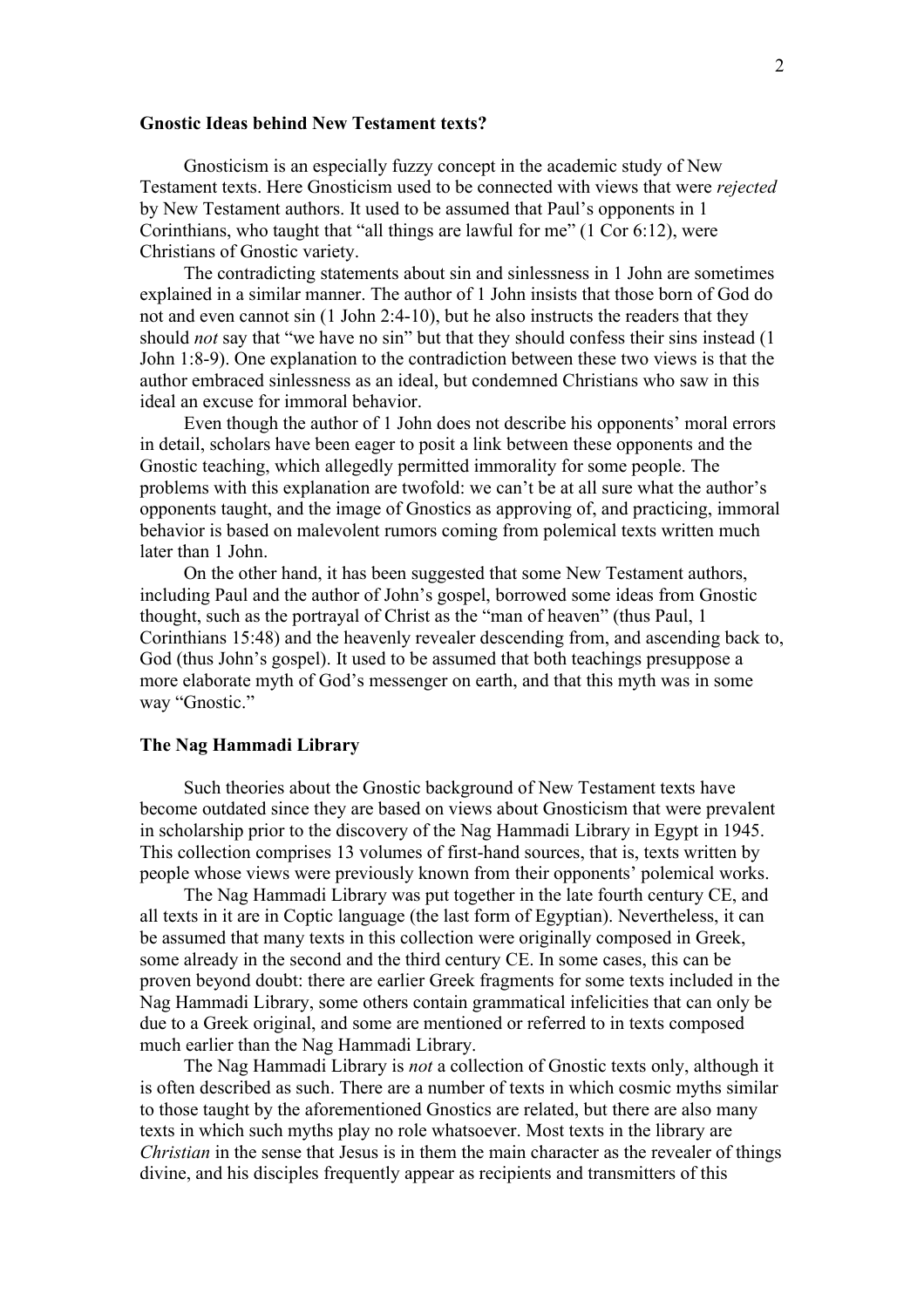revelation. The most usual form of such texts is revelation dialogue, in which Jesus' teaching is interrupted by the disciples' short questions. In addition, there are many other types of texts, such as treatises, myths, prayers, and liturgical instructions.

A large majority of the texts in the library were previously unknown. The library contains no copies of biblical texts, but they are quoted and explained in some of the library's texts. There are also some non-Christian texts in this collection. One volume (NHC VI) features an excerpt from Plato's *Republic* and passages from Hermetic texts. In addition, there are other texts in this library where neither Christ nor the disciples are mentioned at all. It is debated whether their authors were Christians or not.

One of these texts, *Eugnostos the Blessed*, is an especially intriguing case: someone found it necessary to "Christianize" this text by turning it into a dialogue between Jesus and the disciples; the resulting text is called *The Wisdom of Jesus Christ.* It is striking that the latter text did not replace the former; both texts are placed after each other in one volume of the Nag Hammadi Library (NHC III).

It is important to note that the Nag Hammadi Library is not the only existing collection of this sort. There are other, smaller collections of Coptic texts with similar tenets. The most famous of them are the *Berlin Gnostic Codex* (*Berlinus Gnosticus*, BG) and the *Codex Tchacos* (CT). The publication of the latter collection in 2006 made headlines since it contains the *Gospel of Judas.* These collections show that such texts must have enjoyed great popularity in Egypt in early centuries CE.

# **Sethians**

In light of the Nag Hammadi Library, two major strands in "mythic" early Christianity were so-called Sethians and the school of Valentinus. While the latter group was well known already prior to the library from other sources, one of the most important results of Nag Hammadi studies has been the discovery of Sethian theology and its vast importance. At least ten texts in the Nag Hammadi library represent this current (*The Secret Book of John*; *The Nature of the Rulers*; *The Gospel of Egyptians*; *The Revelation of Adam*; *The Three Steles of Seth*; *Zostrianos*; *Melchizedek*; *The Thought of Norea*; *Marsanes*; *Allogenes*; *Three Forms of First Thought*). Some of these texts show remarkably close similarities with the mythic theology of the aforementioned Gnostics.

The group of people now called "Sethians" did not use this name for themselves but they called themselves (or sometimes all humans) "the seed of Seth." Seth was in the biblical creation story the third son of Adam and Eve (Genesis 4:25). In Sethian mythology, Seth transmits to humankind the secret revelation Adam received from the supreme God.

In Sethian mythology, divinity is described as a trinity consisting of Father, Mother and Son. "Mother" is another name for Father's first thought, which set the creation of the divine world in motion. It is emphasized in Sethian texts that the Father of all cannot be grasped with human reasoning:

The One is not corporeal and it is not incorporeal. The One is not large and is not small. It is impossible to say, How much is it? What [kind is it]? For no one can understand it. (*Secret John*, NHC II, 3; trans. Marvin Meyer).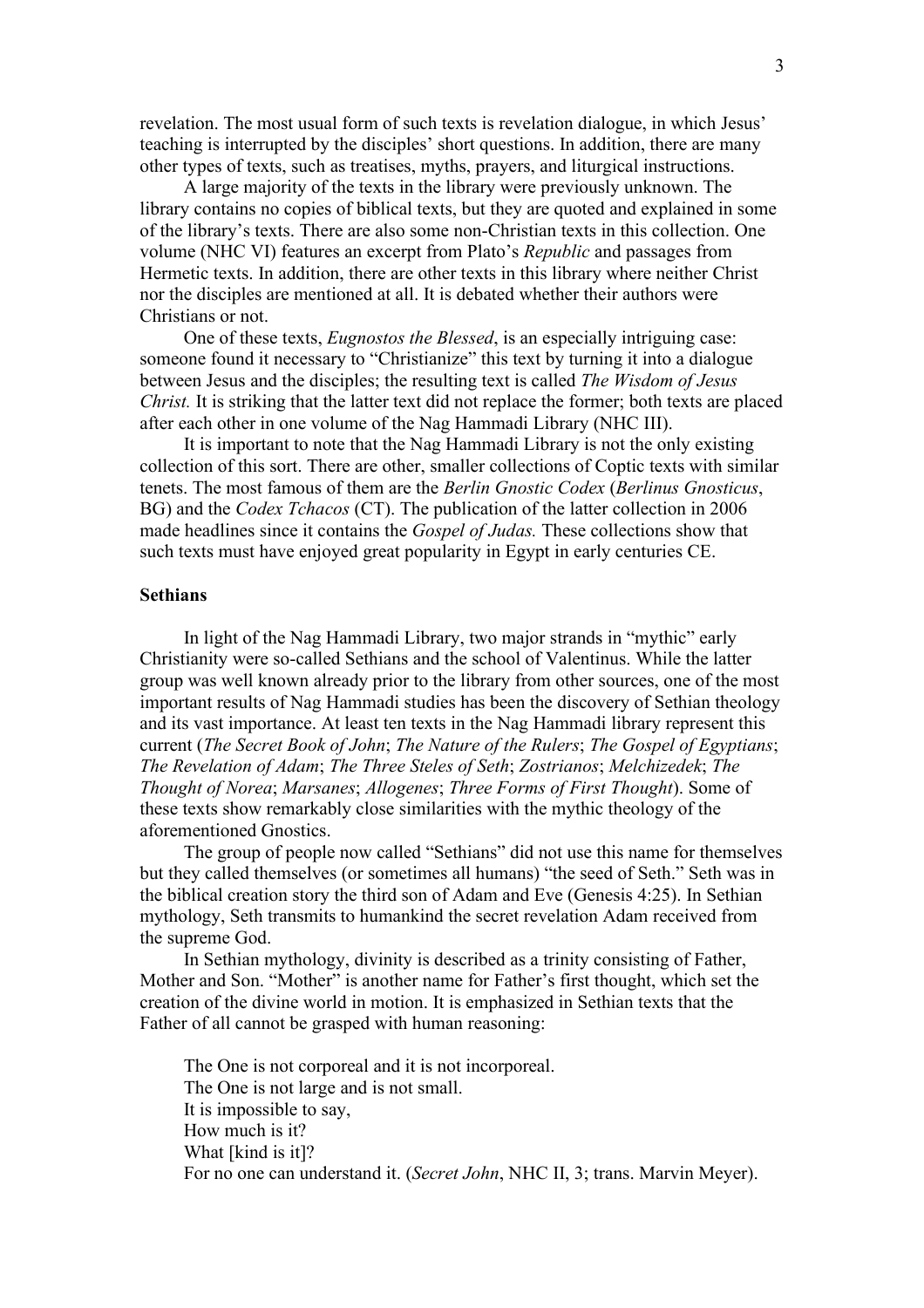The inferior creator-God is in Sethian texts called Yaldabaoth. While it's unclear what this Semitic name means ("a child of chaos"? "the father of Sabaoth"?), this god is identified with the Jewish God described in the Hebrew Bible. The Sethian picture of this god is a very negative one. Just like God in the Hebrew Bible, Yaldabaoth claims to be the only god: "I am a jealous god and there is no other god beside me." (*Secret John*, NHC II, 13; cf. Isaiah 45:5-6; 46:9). Yet unlike in the Hebrew Bible, this self-acclamation is presented as empty boasting, only due to Yaldabaoth's ignorance of the higher God: "For if there were no other god, of whom would he be jealous?" (*Secret John* 13).

Yet another characteristic feature of Yaldabaoth and his angelic minions, who assisted him in the creation of the world, is unprohibited sexual desire. When the true God sent Eve to Adam to instruct him, Yaldabaoth "defiled" her image by having intercourse with her. As the result, the whole humankind was infected with obsessive sexual lust (*Secret John* 24). Sexual desire, however, was only one of several things by which Yaldabaoth and other evil angels sought to lull humankind into the state of forgetfulness; luxury items ("gold, silver, gifts, copper, iron, metal and all sorts of things") were also introduced for this purpose (*Secret John* 29).

Although the present state of humankind in this world is described in dark colors in Sethian texts, they also show a way out from this state. Christ is described as the heavenly revealer who comes down to "the realm of darkness" and raises humans up from their ignorance:

I said, Let whoever hears arise from deep sleep.

A person wept and shed tears Bitter tears the person wept away, and said, "Who is calling my name? From where has my hope come as I dwell in the bondage of prison." (*Secret John* 31, trans. Meyer.)

The conversion described here is not merely an intellectual one but it also involved a baptism, in which the awakened person was "sealed." Some other Sethian texts are very much focused on this ritual, envisaging a number of baptisms to be performed at different levels of one's spiritual progress (one example: *Zostrianos*, NHC VIII).

The origins of Sethian thought and mythology cannot be traced with certainty. The use of Semitic names for key characters in the Sethian myth suggest that its roots lie in some form of ancient Judaism. In addition, some Sethian authors seem to have been familiar with non-biblical Jewish apocalypses and share with them the tendency to rewrite and expand the biblical creation stories. It is, however, difficult to explain against this background why Sethian thought became so clearly adverse to key Jewish beliefs. For the most part, the evidence for Sethians shows Christian features (such as the crucial role ascribed to Christ as the heavenly revealer), but there are some Sethian texts where Christian traits are less clearly visible or entirely absent. It has been proposed on the basis of such texts that Sethian thought gradually became less Christian and more aligned with non-Christian philosophy (Turner 2001).

#### **The School of Valentinus**

Valentinus was an early Christian teacher who moved from Egypt to Rome c. 130 CE. He is considered the founder of an early Christian group that became quite popular in different parts of the Roman empire. Valentinus' own views are poorly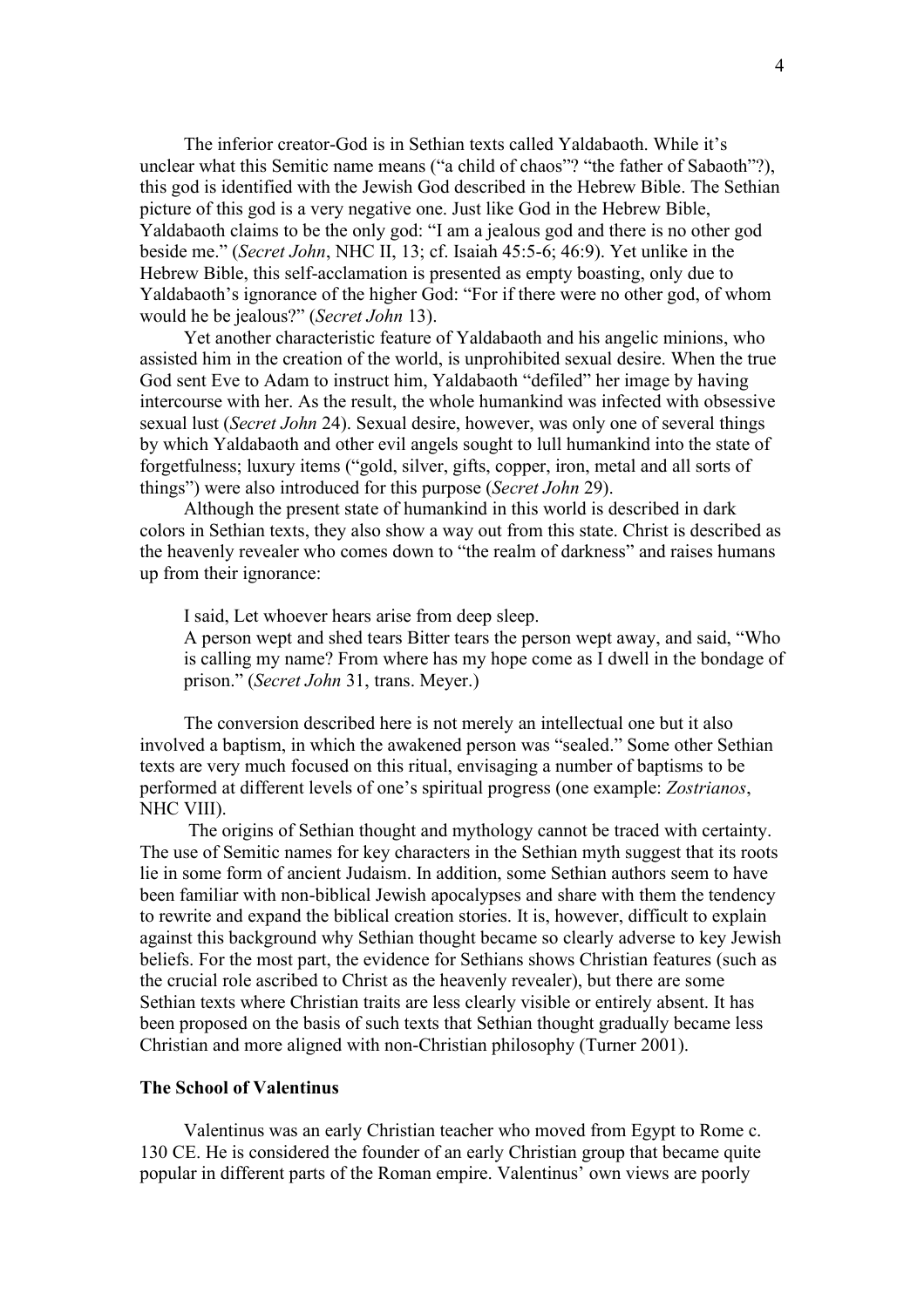known; less than a dozen brief passages from his works survive in his opponents' works. Valentinus, however, had a few prominent followers whose views were more fully described in writings of early Christian heresy-hunters.

The Nag Hammadi Library confirms the importance of the school of Valentinus. At least eight of the library's texts come from people linked with this group (*The Prayer of the Apostle Paul*; *The Gospel of Truth*; *The Treatise on Resurrection*; *The Tripartite Tractate*; *The Gospel of Philip*; *The First Revelation of James*; *The Interpretation of Knowledge*; *Valentinian Exposition with Liturgical Readings*).

Some members in the school of Valentinus were as keen mythmakers as Sethians. Valentinians shared with Sethians the myth of Wisdom's error that resulted in the emergence of the creator-God and the creation of our world, but Valentinians were much less extreme in their interpretations of this myth. They didn't identify the creator-God with the Devil, as Sethians did. In the Valentinian myth, the creator-God is ignorant of the truly divine realm but benevolent towards humankind. In addition, Valentinians taught that the divine Wisdom constantly supervised the creator-God's work. This must mean that Valentinians didn't consider the present world an awfully bad place to live in.

Valentinians stood closer than Sethians to the forms of Christianity that won the day in history. In fact, the opponents complained that it was difficult to tell a Valentinians from an "ordinary" Christian since Valentinians attended the same meetings as other Christians.

Valentinians did compose new texts about Jesus, but they also worked on New Testament gospels. One Valentinian teacher, Heracleon, wrote the first known commentary on John's gospel, and another one, Ptolemaeus wrote a study on the Old Testament law (*Letter to Flora*), in which he supported his arguments with the teachings of Jesus and Paul. Valentinians even partially recognized the value of the Hebrew Bible: it contains the divine Wisdom's true revelation--but also parts stemming from the creator-God and other parts stemming from humans (like Moses).

The opponents described Valentinians as elitist Christians who thought more highly of themselves than of others. According to the opponents, Valentinians were inspired by Paul's division between "spiritual" and "natural" (lit. soul-endowed) Christians. For instance, Paul had said that "those who are spiritual discern all things, and they are themselves subject to no one's else scrutiny" (1 Cor. 2:15). The opponents said that Valentinians considered themselves spiritual Christians, but placed all other Christians into the inferior class of soul-endowed people. Moreover, the opponents claimed that Valentinians regarded membership in these classes as natural-born qualities, so it was impossible to be promoted from the inferior to the superior class.

The opponents accused Valentinians that they, as self-styled spiritual Christians, gave themselves license to do whatever they wanted, while they demanded strict moral discipline from others. The moral errors of Valentinians included seducing married women, eating meat offered to idols, and visiting gladiator shows. Such accusations were probably rumors rather than facts. In specific, claims about the opponents' uncontrolled sexual lives were commonplace in ancient polemics against any kind of groups of people, including those of different nationality, and those who held different convictions.

The Valentinian texts in the Nag Hammadi Library confirm that many Valentinians were interested in expressing their theology in the form of cosmic myth, but these texts give a quite different picture of Valentinian morality. Valentinian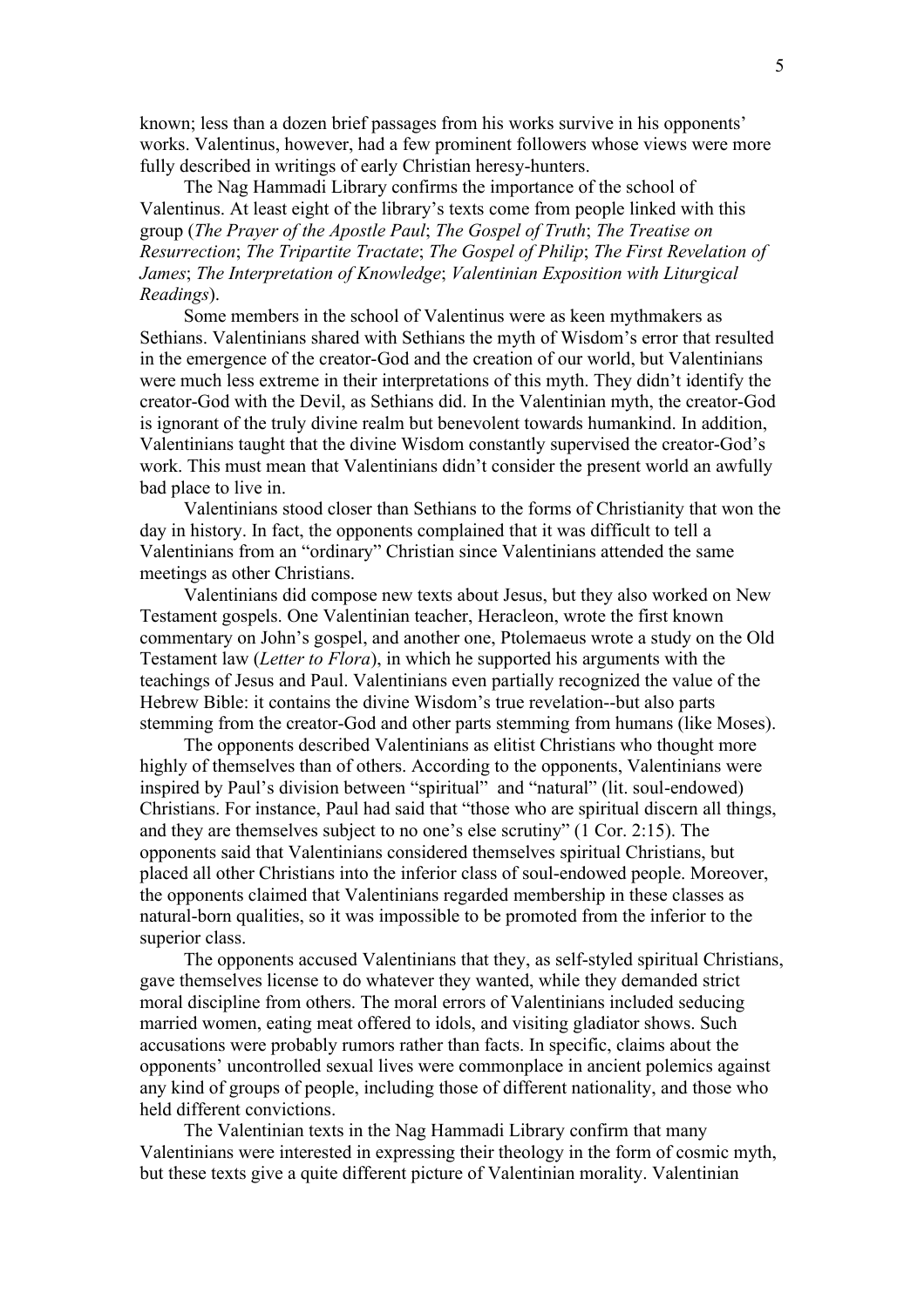authors encouraged their readers to show good deeds to others: "Steady the feet of those who stumble and extend your hands to the sick. Feed the hungry and give rest to the weary. Awaken those who wish to arise and arouse those who sleep, for you embody vigorous understanding." (*The Gospel of Truth*, NHC I, 3, 33.)

One Valentinian text, however, shows that at least some Valentinians approved of the distinction between more and less mature Christians. In the Valentinian *Interpretation of Knowledge* (NHC XI, 1), those lacking the spiritual gift are included into a Christian community, but they are not entitled to speak in the community's meetings

While the opponents described Valentinians as misbehaving elitists, a closer look shows that Valentinians were interested in the cultivation of the soul in a way that made it turn away from matter and material things and towards spiritual realities. Even in the Valentinian myth, much attention was paid to mental disturbance brought about by wrong kind of emotions, and Valentinians promoted Christ as the healer of such emotions. This links the Valentinian teaching closely with the philosophers of their time who often styled themselves as doctors of the soul (Dunderberg 2008).

# **Secret Gospels: Thomas, Mary and Judas**

The newly discovered Coptic texts also contain a number of writings that are called "gospels" already in the original manuscripts. The best known examples of such texts are the gospels of Thomas, Mary, and Judas. Only the *Gospel of Thomas* comes from the Nag Hammadi Library. The *Gospel of Mary* is included in the Berlin Gnostic Codex and the *Gospel of Judas* in the Codex Tchacos.

All these gospels are different, each in their own way, from New Testament gospels, for they offer no consistent narrative from Jesus' baptism to his death and resurrection. The *Gospel of Thomas* comprises 114 sayings of Jesus; only a few of them contain short dialogues between Jesus and his disciples. The *Gospel of Mary* offers an account of Mary's vision, in which Jesus imparted her privileged information that Mary now, after the resurrection, transmits to other disciples. The *Gospel of Judas* is an account of Jesus' discussions with his disciples in the week preceding his death.

"Gospel," thus, was not yet a fixed literary genre when these texts were written. The gospels of Mary and Judas are in many respects similar to other texts that are variably entitled as "revelation" (*apokalypsis*) or "secret book" (*apocryphon*), and even some later "acts" of individual apostles contain similar elements.

The *Gospel of Thomas* was put together in the end of the first century or in the beginning of the second. There are a few Greek fragments of this gospel, the earliest of which is from around 200CE. The fragments show that the Greek version of this gospel was in circulation already in the second century. Some sayings in the gospel may be dependent on the synoptic gospels, but there are no clear signs that its author(s) knew John's gospel. Most scholars agree that the *Gospel of Thomas* does not offer much new information about the historical Jesus' teaching. (The Jesus Seminar, which is sometimes accused of being too friendly with the *Gospel of Thomas*, lists only one saying in this gospel that has no synoptic parallel as possibly going back to Jesus!)

The *Gospel of Thomas* is more valuable as a witness to a form of nonapocalyptic early Christianity in which Jesus' role as a teacher of spiritual insight was emphasized. The *Gospel of Thomas*, however, is not a Gnostic gospel. It neither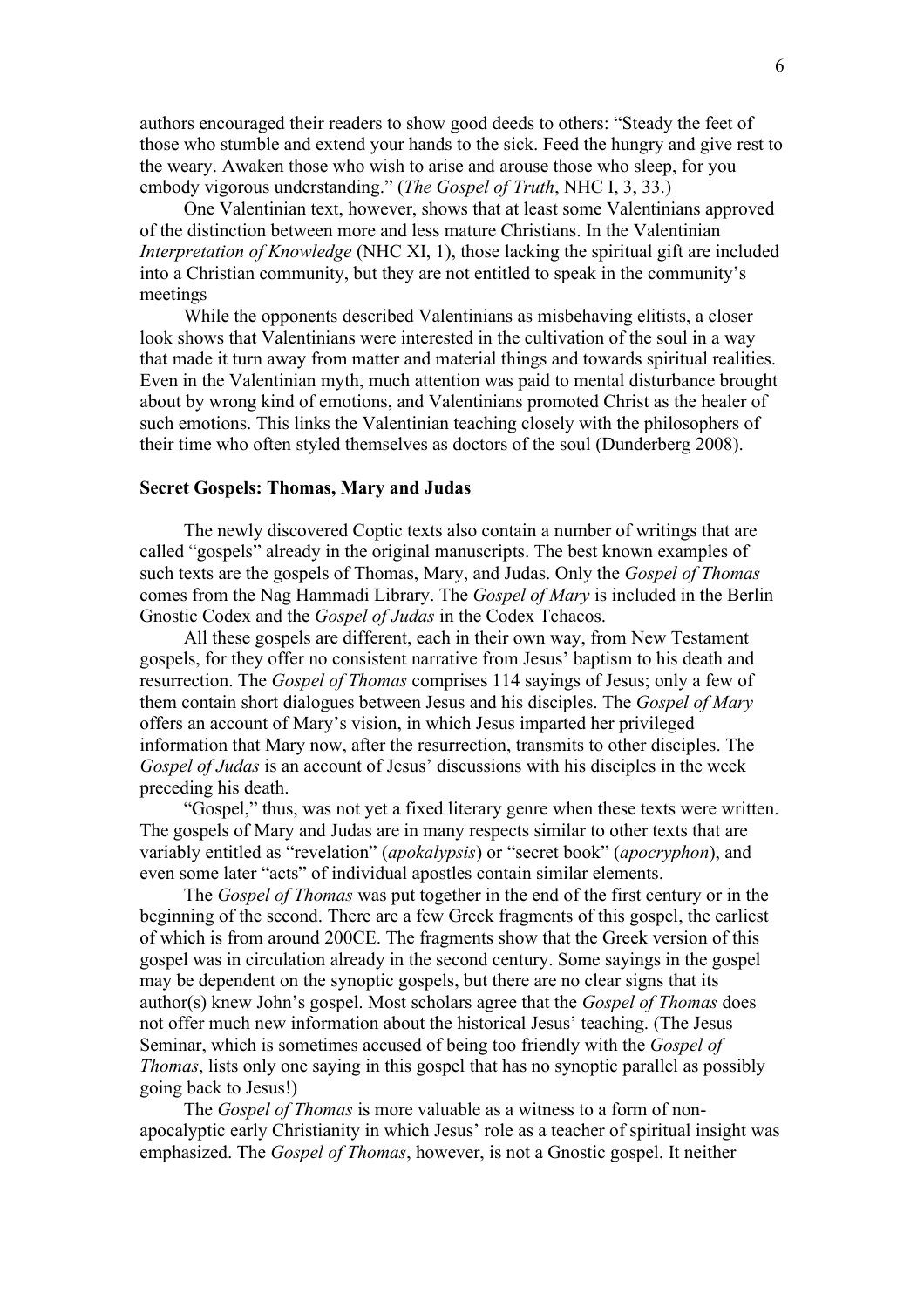contains cosmic myths similar to "Gnostics'" nor does it embrace the idea of an inferior creator-God.

The *Gospel of Thomas* encourages the reader to reflect upon the teaching stored in it: "Whoever discovers the interpretation of these sayings will not taste death." (*Gos. Thom.* 1). The apocalyptic expectation of an other-wordly kingdom is ridiculed and replaced with the idea of self-knowledge: "If your leaders say to you, 'Look, the kingdom is in heaven,' then the birds of heaven will precede you. . . . When you know yourselves, you will be known and you will understand that you are children of the living Father." (*Gos. Thom.* 3; cf. 113)

The self-knowledge is based upon the recognition of one's divine origin: "We have come from the light, from the place where the light came into being by itself, established [itself] and appeared in their image." (*Gos. Thom.* 50.) The true self is one's inner human being. The Gospel of Thomas does not propagate a real hatred of body (Uro 2003), but it is concerned with the soul that clings to "the flesh" (*Gos. Thom.* 112), and it sees in the visible world a carcass (*Gos. Thom.* 56).

The *Gospel of Thomas* is very critical of traditional Jewish practices, such as circumcision, fasting, and even prayer. Still, the gospel illustrates the original state, to which all humans should return, with images referring to the biblical account of the paradise: "For there are five threes in paradise for you; they do not change, summer of winter, and their leaves do not fall. Whoever knows them will not taste death." (*Gos. Thom.* 19.) The idea of paradise also forms the background to the view that God's kingdom is realized when the distinction between male and female disappears (*Gos. Thom.* 22). This teaching reflects a Jewish tradition that the very first human comprised both sexes, and that the sexual difference came about only Eve was created; *Thomas* teaches the return to the most original state of humankind, at which this difference didn't yet exist.

The *Gospel of Mary* was composed sometime in the second century. The Coptic version of this gospel is not complete; a number of its pages have disappeared. Two short Greek fragments (from the third century) show that the text was originally composed in Greek. Just like the *Gospel of Thomas*, the *Gospel of Mary* is not a Gnostic gospel: cosmic myth plays little role in it, and the inferior creator-God is entirely absent. The *Gospel of Mary*, however, shows clearer signs than the *Gospel of Thomas* of being dependent on New Testament gospels.

The *Gospel of Mary* portrays Mary of Magdala as the closest follower of Jesus who after his departure encouraged other disciples: "Do not weep and be distressed nor let your hearts be irresolute. For his grace will be with you and will shelter you." (*Gos. Mary* 9.) What is striking in this gospel is that it addresses the value of women's teaching. Peter first compliments Mary as one whom the Savior loved "more than all other women" and asks her to "tell us the words of the Savior" (*Gos. Mary* 10). Yet after having heard Mary's account of how the soul defeats its adversaries, Peter (together with other disciples) is not at all pleased but heaps scorn at Mary because she is a woman: "Did (the Savior) . . . speak with a woman without our knowing about it?" (*Gos. Mary* 17) Mary must defend herself, and Levi (Matthew) joins her: "Assuredly the Savior's knowledge of her is completely reliable. That is why he loved her more than us" (*Gos. Mary* 18).

Such features in the *Gospel of Mary* may be understood as a critical response to the policy recommended in the Pastoral epistles that women should remain silent in the meetings of Christians: "Let a woman learn in silence with full submission. I permit no woman to teach or to have authority over a meen; she is to keep silent" (1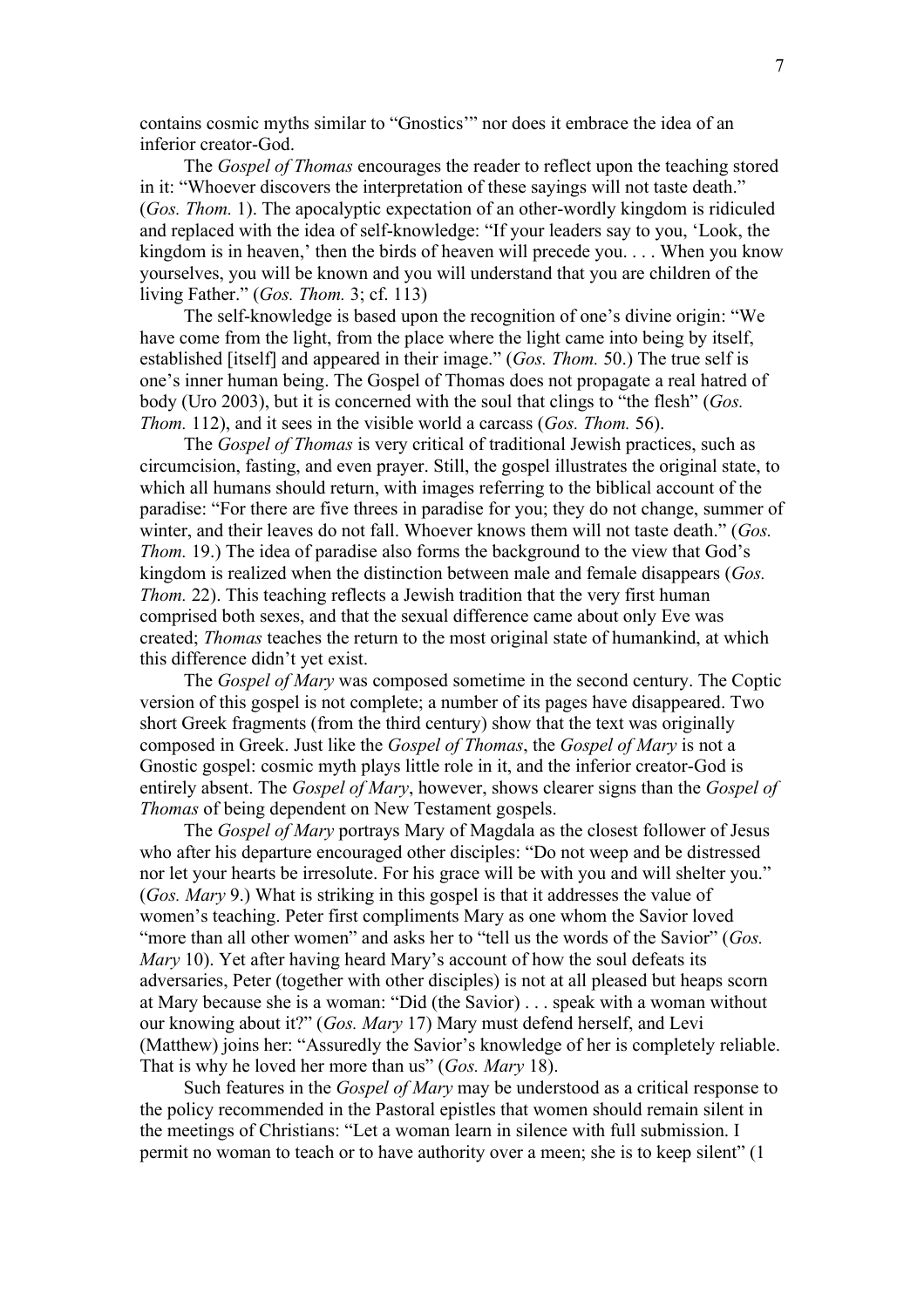Timothy 2:11-12). It should be noted that the *Gospel of Mary* does *not* portray Mary as Jesus' wife or lover; she's depicted as his most perceptive disciple instead.

The *Gospel of Judas* became known only when the Codex Tchacos (named after the owner of this collection) was published in 2006. The gospel was marketed as revealing that Judas was Jesus' star disciple, but nobody considers this text a historically reliable account of the relationship between Jesus and Judas. This gospel was composed in the second century, for Irenaeus, bishop of Lyons, knew of it already in c. 180CE.

The *Gospel of Judas* is closely linked with the Sethian theology described above; a major part of it is dedicated to a cosmic myth of Sethian bent. But why does this gospel single out Judas as Jesus' confidant? Judas was chosen for this role because the gospel's author was very unhappy with the form of Christianity that had claimed apostolic authority. The choice of Judas served to ridicule that authority: even the betrayer understood Jesus better than the apostles.

The gospel's point, thus, was not so much to rehabilitate Judas as it was to lay bare the errors of one kind of Christianity. One of the issues was probably martyrdom. We know from other sources that many Christian teachers urged their audiences to be ready to die for their faith. In the *Gospel of Judas*, the martyrs' zeal is turned into a horror vision of men, women, and children waiting to be slaughtered on an altar, where the disciples perform as priests. Human sacrifice is considered, in an apocalyptic fashion, as one sign that the last day is near (*Gos. Jud.* 38-41).

Judas himself is an ambiguous figure in the gospel bearing his name. On the one hand, he is the only one disciple who understands Jesus and whom Jesus teaches in private. On the other hand, this gospel agrees with New Testament gospels that Judas betrayed Jesus and handed him over to authorities for money (*Gos. Jud.* 58). Judas is also subject to the error of stars, just like other disciples and humans in general, and Jesus denies him the access to the divine realm. Judas thus seems to belong somewhere between the completely ignorant disciples and the ideal followers of Jesus. The ambiguity has led to a long scholarly debate whether Judas is in this gospel a bad guy or a good guy.

### **Conclusion**

A closer look at groups designated as "Gnostics" shows considerable diversity among them; some groups stood closer than others to the form of Christianity that won the day in the fourth century and is for this reason best known to us.

As regards Gnosticism and the New Testament, it is very difficult to trace any reliable links between the mythic teachings described above and the theology (or polemics) of Paul and John. The only case where such connections can be seriously considered is that of the pastoral epistles, which may have been written no earlier than the beginning of the second century.

The opponents described in 1 Timothy had clearly marketed their teaching as "knowledge" since the author of this epistle combats this claim in speaking of "the profane chatter and contradictions of what is *falsely called knowledge* (*gnōsis*)" (1 Tim. 6:20). The author's other comments on the opponents suggest that they were mythmakers: the readers are warned against those teaching "myths and endless genealogies" (1. Tim. 1:3; "myths" are also mentioned in connection with rejected opinions in 1. Tim. 4:7; 2. Tim. 4:3-4). Such comments would make a good sense in connection of the Gnostic Christians described above. Yet even here the evidence remains spurious. We are not informed more closely what kind of myths the